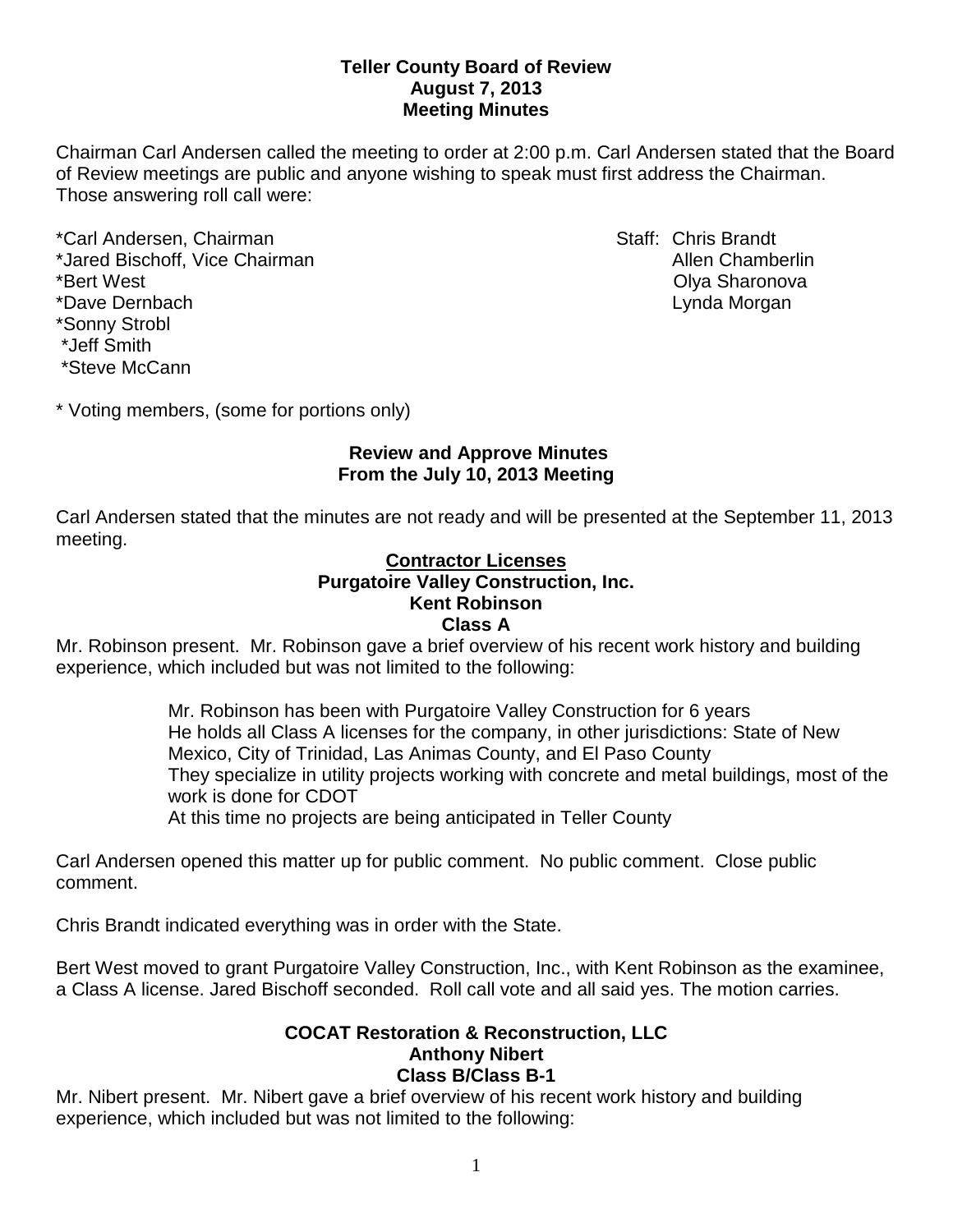Mr. Nibert started out as a home builder performing all trades, continued working in all aspects of building concentrating on restoration due to fire and flood damage Currently the company specializes in restoration with a Class A unlimited license in El Paso County and previously held a Class B License in Teller County Their work applies to all occupancies and all construction types, and is why they apply

for the highest license in the jurisdiction

Mr. Nibert stated that it is hard to get references for full construction for class A and B license type work, because they deal with restoration only and they go where insurance companies need them

One of the resent projects just completed by them was Secret Heart Cathedral church, which was all interior framing work and a cost of \$130,000.00

Bert West recused himself from this item

Carl Andersen appointed alternate member Jeff Smith as a voting member for the rest of this matter.

Mr. Nibert continued describing the projects he has done in the past, which included: 67 unit apartments, convention centers, restaurants, and multifamily unit decks, the work was mostly fire damage

Carl Andersen opened this matter up for public comment. No public comment. Close public comment.

There was further discussion between the applicant, Allen Chamberlin and the Board, which included but was not limited to the following:

> Board suggested a Class B-1 to the applicant, but that license would not allow work on type I or II construction

Applicant changed his license application to reflect the change from a Class B to a Class B-1 license.

Chris Brandt indicated everything was in order with the State, however he noted that the name of the company on the insurance certificate did not match the registered name with the state.

The applicant changed his license application to reflect the registered name with the state.

Dave Dernbach moved to grant COCAT Restoration & Reconstruction, LLC, with Anthony Nibert as the examinee, a Class B-1 license, conditioned upon receipt of a changed Certificate of Liability reflecting the new name. Sonny Strobl seconded. Roll call vote and all said yes. The motion carries.

Bert West rejoined the meeting, and Jeff Smith returned to being a non-voting member for the rest of the meeting.

### **Sunflower Construction, LLC Bill Eichinger Class C/Class C-1**

Mr. Eichinger present. Mr. Eichinger gave a brief overview of his recent work history and building experience, which included but was not limited to the following:

> Mr. Eichinger holds licenses in Arizona, Kansas, Nebraska, and Missouri He does a lot of commercial interior non structural remodel projects in other jurisdictions, however most of his work is in the residential field: additions, remodels, as well as new construction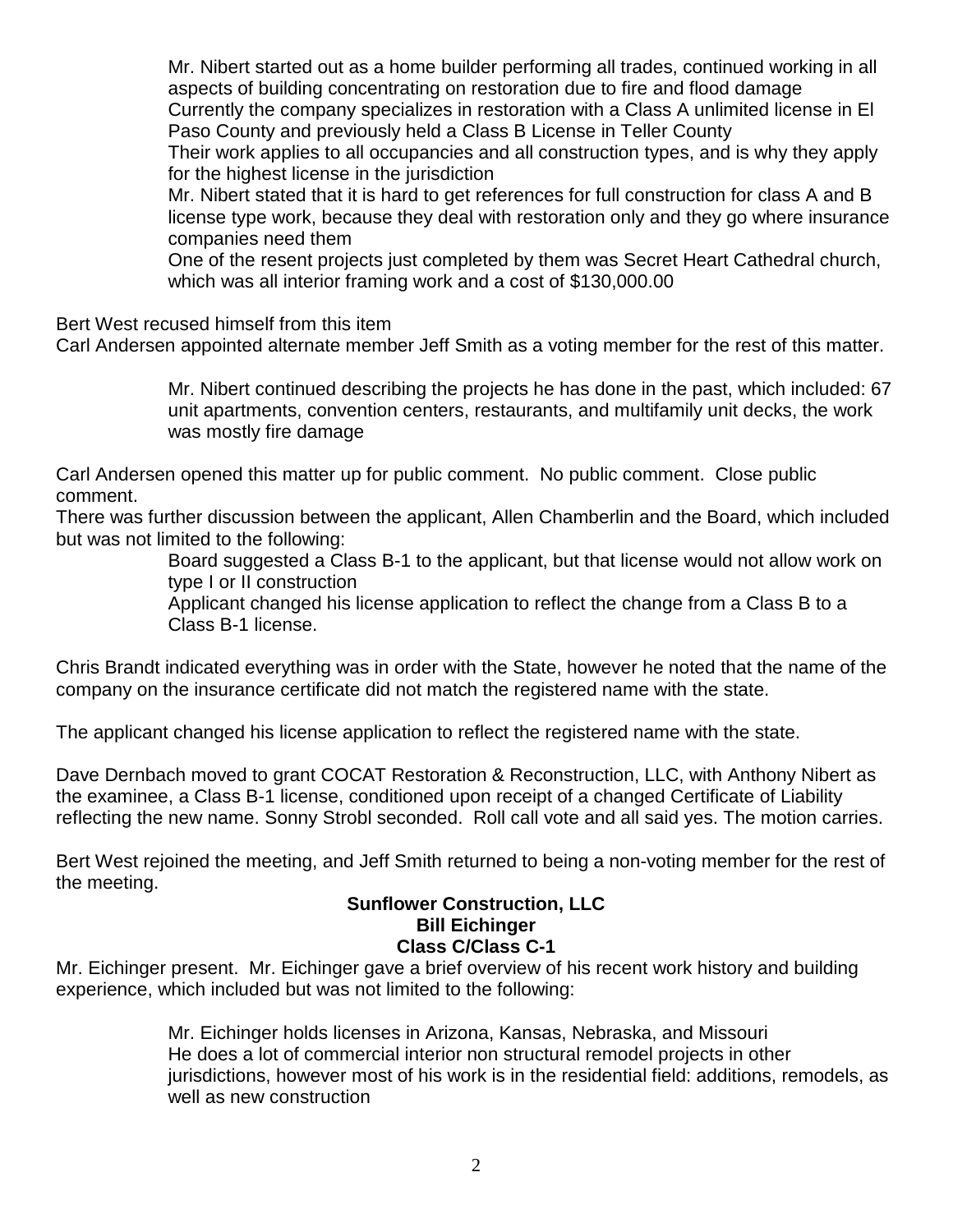Originally he applied for a Class B-1license and was notified by the Board secretary that the letters of reference did not qualify him for a Class B-1license, so he changed his application to a Class C

There was further discussion between the applicant, Allen Chamberlin and the Board, which included but was not limited to the following:

> Other projects were discussed by the Board and Mr. Eichinger in residential and commercial fields

The Board notified Mr. Eichinger that as a general contractor it is his responsibility to make sure that all of his subcontractors are licensed with Teller County since he does not carry workman's comp insurance

Chris Brandt indicated that the signature on the workman's comp insurance waiver is acceptable per Teller County Building Codes

The Board felt strongly that the provided letters of reference did not meet the requirements for the requested Class C license

Carl Andersen opened this matter up for public comment. No public comment. Close public comment.

There was further discussion between the applicant, Allen Chamberlin and the Board, which included but was not limited to the following:

> Board went thought all of the provided reference letters and concluded that the applicant needs to provide two more letters for a Class B-1license, one more letter for a Class C license, and that at this time they can only grant a Class C-1 license Allen Chamberlin read the description of Class a C-1 License to the applicant and the applicant changed his application to a Class C-1 License from Class C

Chris Brandt indicated everything was in order with the State.

.

Sonny Strobl moved to grant Sunflower Construction, LLC, with Bill Eichinger as the examinee, a Class C-1 license, Jared Bischoff seconded. Roll call vote, four said yes and Bert West voted no. The motion carries.

## **Board Discussion**

## **A. Continued item: Discuss the upcoming adoption of the 2009 International Codes.**

There was further discussion between the Board members, the Staff, members of HBA, and the Building Department Inspectors which included but was not limited to the following:

Starting on Page 48 sections discussed: 109, 802.1.6, 917.3, 405.3.2, 304.5, 303.3; also articles VI, VII, VIII, IX, X, XII, and XIII

Bert West, Jeff Smith, and Dave Dernbach left the meeting at 3:41 p.m. Carl Andersen appointed alternate member Steve McCann as voting member for the rest of the meeting.

There was further discussion between the Board members, the Staff, members of HBA, public, and the Building Department Inspectors which included but was not limited to the following: